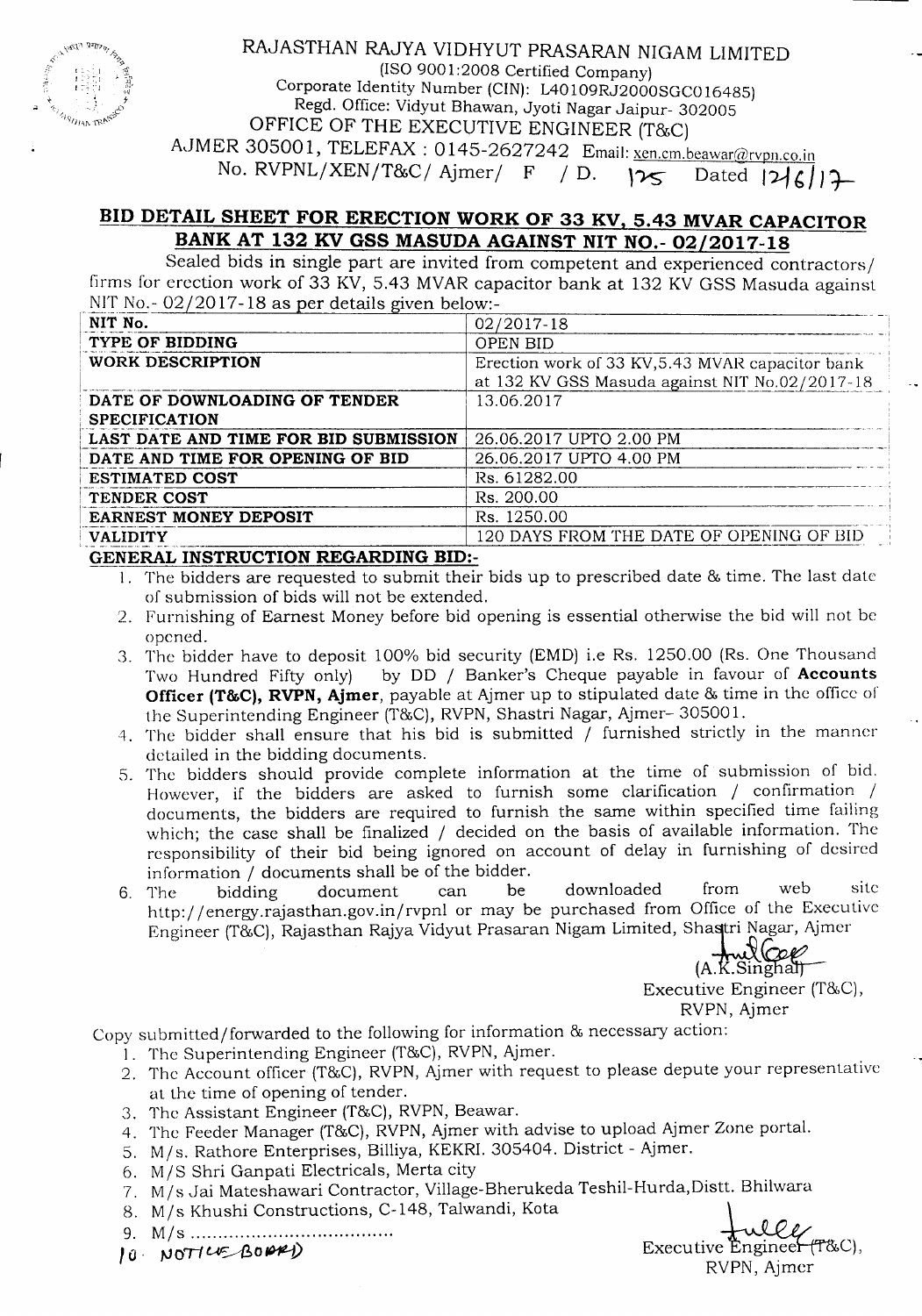## **Commercial Terms & Condition for Erection Of 33 KV, 5.43 MVAR Capacitor Bank At 132 KV GSS Masuda**

- 1. All precautionary measures shall be taken by contractor to carry out the work under scope. The departmen shall not be responsible for any accident or miss happening.
- 2. All T&P labour, crane/Truck for work etc. required shall be arranged by contractor.
- 3. The work should be completed within 90 days from the date of issue of work order.
- 4. The work will be carried out under the control and strict supervision of Assistant Engineer- Incharge of work.
- S. Payment for the erection work of 33 KV, S.43 MVARCapacitor Bank will be made to the contractor on submission of bills in accordance with the procedure as detailed below. i) Payment equal to 100% (Hundred percent) (In case contractor deposit performance Security deposit equivalent to 10 % of work order by DO/Banker cheque) or 90 % (Ninty percent) (In case contractor furnish undertaking for deduction of performance Security

amount from his each running and final bill @10% of the amount of the bill) of the total value of the works will be paid against monthly running account bills to be submitted to the AEN (T&C) in-charge of the work.

ii) Balance 10% payment will be made after completion of performance period of 03 Months and finalization of material account statement of items received and used or returned to stores is settled. Any discrepancy in the quantity, will have to be made good by the contractor or deduction of its cost at double the issue rate applicable at the time of issue of material will be made while settling the balance payment.

(iii)The payment of the running bills, up to the work order value will be released without limiting to the individual item quantity.

(iv) Deduction, in respect of deficiencies etc. will be made by the AEN-Incharge while passing/verifying the bills and simultaneously be conveyed to the contractor.

- 6. Presentation of Bills: Bill of total work carried out shall be prepared in triplicate by the contractor and same shall be checked by the Assistant Engineer Inchage of work and will be submitted to the Executive Engineer (T&C), RVPN, Ajmer. The Executive Engineer (T&C), RVPN, Ajmer shall forwarded the same to the Account Officer (T&C), Ajmer for payment after deducting taxes etc. as applicable at the time of releasing the payment. 7. PENALTY:
- (a) The time for and the date of completion specified in the work order shall be deemed to be essence of the contract and the work shall have to be completed not later than the period specified therein. If the contractor fails to complete the work or any part thereof within the specified completion period, the NIGAM shall be entitled at his option.
- (b) To recover from the Contractor, 1/4% (quarter percent) per week or part thereof for first four weeks and 1/2% (half percent) per week or part thereof for remaining period of delay (for unexecuted works) subject to maximum of 5% (five percent).
- (c) After completion of the work the AEN (T&C), Beawar incharge of the works shall submit the detailed report to the XEN(T&C)/SE (T&C),Ajmer indicating the delay in execution of the work activity wise on weekly basis.
- (d) To cancel the contract and if so desired to complete the erection works by other agencies at the risk & cost of the contractor.
- 8. The quantity of work may be increased / decreased as per actual site conditions/ requirement.
- 9. Rate should be quoted for complete work, firm in all respect without any price variation including all taxes & duties but exclusive of service tax.
- 10.Proper work quality shall be ensured and checked by the field officers strictly as per specification of G schedule etc. & record a certificate to this in M.B.
- 11. The contractor shall have to submit a certificate every month that he is an establishment covered under the employees provident fund and miscellaneous provisions act.1952 and is having a separate code number with the Provident Fund Commissioner and also that the Provident Fund contribution in respect of all the employees employed by him alongwith employer's share of contribution etc. is being deposited with the Provident Fund authorities and shall also submit certified photo copies of the challans of deposits. In absence of above, the contractor shall be liable to deposit employee contribution, as well as, Employer's contribution and other charges in respect of all the employees engaged by him for the said work with RVPNalongwith details of the employees, their wages and the amount of contribution as per RVPN CPF Rules every month. In case of failure, RVPN shall be entitled amount from his bills.  $\mathcal{A} \mathcal{A} \mathcal{A} \mathcal{B}$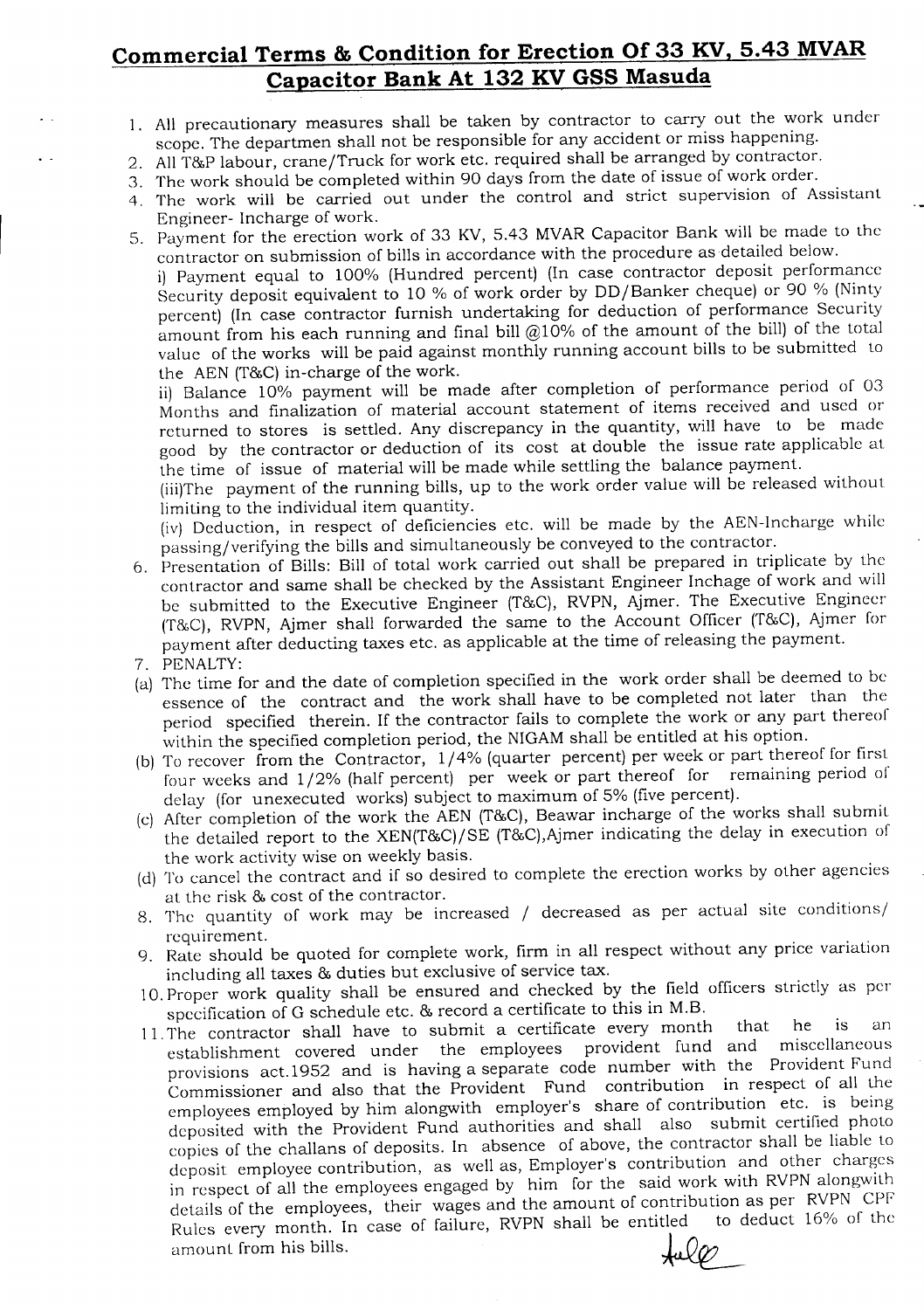- 12. **Dispute :-** All disputes, differences, questions, whatsoever arising between the NIGAMand Contractor upon or in relation to or in connection with the contract shall be deemed to have arisen at Ajmer (RAJASTHAN) only and no courts other than courts in Ajmer shall have jurisdiction to entertain the same.
- 13.**ELECTRIC POWER:** For carrying out erection activities, electricity supply shall be provided free of cost by the department subject to availability at site.

#### 14. **CONTRACT DOCUMENTS:**

- **a)** The Contractor shall have to execute the contract agreement within 07 days from the date of receipt of detailed work order in triplicate in the prescribed Performa on non judicial stamp paper of value as per stamp duty applicable in Govt. of Rajasthan along with copy of work order, copy of "bidding documents". It is advised that each and every page of relevant documents is to be signed by authorized person with stamp.
- b) The acceptance of above documents in order shall be notified by the XEN (T&C), RVPN, Ajmer in due course of time under intimation to this office. No any payment shall be released without acceptance of the contract agreement.

#### 15. **DAMAGE TO NIGAMS PROPERTY / INSTALLATIONS / MATERIAL:**

The contractor will be responsible for safe working at site so as to avoid any chance of damage to Nigam's material/installations/property at site of work. In case of any damage to Nigam's material/installations/property, the losses will be recovered from the contractor.

#### 16.**ACCIDENTS & SAFETY MEASURES:**

The contractor shall follow safe method of working so that there is no damage to Nigam's material and also no injury is caused to any of his workers. The contractor shall be fully responsible for safety of his workers and RVPN will not be responsible for any type of accident minor or fatal to any person at work site. Staff Insurance charges, if any, shall be borne by the contractor. All the Workmen engaged / deployed by you at site for execution of work, shall be adequately insured to meet any unforeseen incident. Safety of all the Workmen, movable & immovable property in vicinity shall be the prime object and full care shall be observed during execution of work. Compensation for any "Fatal or Non-Fatal" accident taking place during execution of work shall not be paid or shared by NIGAM.Payment of compensation, if any, for any such "Fatal or Non-Fatal" accident shall be your sole liability. You will instruct all of your workers to not to touch any installation at GSS without the prior permission of the "Work In-Charge" and or his authorized representative at site.

#### 17. **FURTHER CORRESPONDENCE:**

Place ....................

All correspondence pertaining to this work order in respect of any clarification required on "Terms & Conditions" or any other related matter etc. etc. shall be addressed to the Executive Engineer (T&C), RVPN, Ajmer, with copy to all concerned.

18. ACCEPTANCE OF THE ORDER $:$  The acceptance of the order shall be conveyed to the Executive Engineer (T&C), RVPN, Ajmer, within 07 days of the receipt of order in the prescribed Performa failing which it will be presumed that the terms and conditions incorporated in the order are acceptable to the Contractor.

|                                                                  | Executive Engineer (T&C),<br>RVPN, Ajmer |
|------------------------------------------------------------------|------------------------------------------|
| Above Terms & Conditions are accepted<br>Name of Firm/Contractor |                                          |
| Address                                                          |                                          |
| TIN/SCT/RST Number                                               |                                          |
| Name of contact person                                           |                                          |
| Contact Number/Mobile                                            |                                          |
| Date                                                             |                                          |

Authorized Signatory (with Name and Stamp of the contractor /Bidder)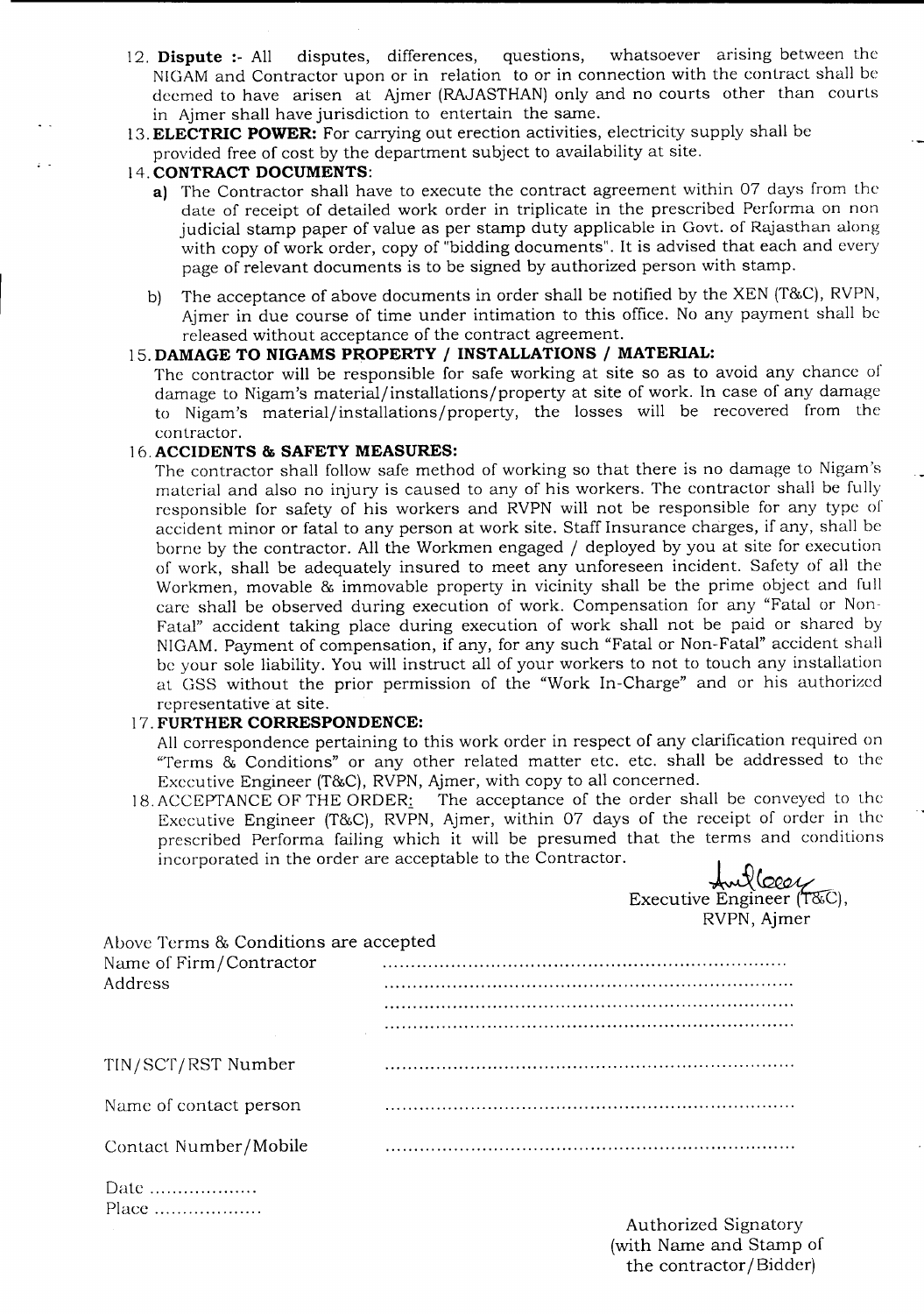## G - **SCHEDULE OF WORKS ON WHICH RATES ARE REQUIRED TO BE QUOTED BY BIDDERS/CONTRACTORS UNDER TN 02 /2017-18**

# **BOQ FOR ERECTION OF 33 KV, 5.43 MVAR CAPACITOR BANK AT 132 KV GSS**

**MASUDA:-** Must be filled by the bidder and enclosed with the bid

| S<br>N | Description                                                                                                                      | <b>Estimated Amount</b><br>(in Rs.) | Percentage quoted<br>rate (Above or below) | Total Amount Quoted<br>in Rs. |
|--------|----------------------------------------------------------------------------------------------------------------------------------|-------------------------------------|--------------------------------------------|-------------------------------|
|        |                                                                                                                                  |                                     |                                            |                               |
|        | Erection of 33 KV, 5.43<br>MVAR capacitor Bank at<br>132 KV GSS, Masuda<br>(Detail of the work to be<br>carried out is enclosed) | 61282.00                            |                                            |                               |
|        | <b>TOTAL</b>                                                                                                                     | 61282.00                            |                                            |                               |

Executive Engineer ₩, RVPN, Ajmer

Date .

 $\ddotsc$ 

Place ...............

[/ we here by accept the above quoted rate

Authorized Signatory (with Name and Stamp of the contractor/Bidder)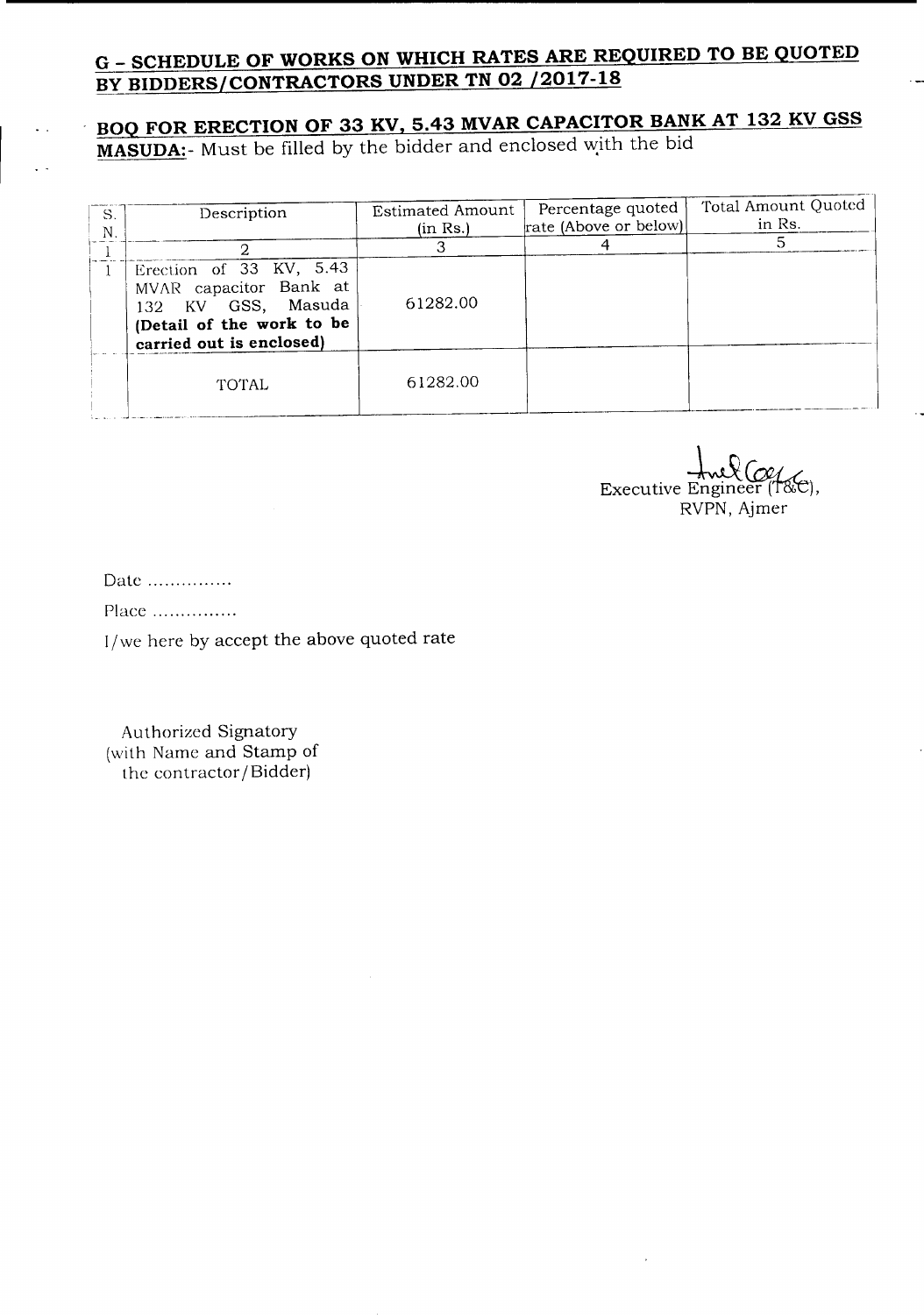

('G' Schedule based on BSR-- for Erection works on labour contract basis)

*No/RRVPNL/AEN/T&C//Beawar/tech/masuda cap./ D 95 dated 22-5/7* 

## G" SCHEDULE FOR ERECTION WORK OF 33 KV Capacitor Bank at 132KV GSS -Masuda

Name of office - AEN (T*&C)* RRVPNL, BEAWAR

Ref of BSR -BSR -45 Dated 21-04-17 issued by RRVPNL for erection work on labour contract basis

| Code         | PARTICULAR OF WORK                                                                                                              | <b>UNIT</b> | <b>UNIT</b> |            |               |
|--------------|---------------------------------------------------------------------------------------------------------------------------------|-------------|-------------|------------|---------------|
| no.          |                                                                                                                                 |             | <b>RATE</b> | <b>QTY</b> | <b>AMOUNT</b> |
|              |                                                                                                                                 |             |             |            | (Rs.)         |
| $\mathbf{1}$ | <b>EARTH MESH WORK</b>                                                                                                          |             | (Rs.)       |            |               |
| $A-1$        | Laying of Earth Mesh with 28/25 mm dia M.S. Rod at a                                                                            |             |             |            |               |
|              | depth of 0.80 meter from top level of foundations                                                                               |             |             |            |               |
|              | including excavation of trench of required depth and back                                                                       |             |             |            |               |
|              | filling of the same transportation of M.S. Rods from site<br>store to locations, welding of M.S. Rod to M.S. Rod                |             |             |            |               |
|              | along the length, at crossings and with earth electrodes as                                                                     |             |             |            |               |
|              | per drawing, application of bitumen compound and                                                                                |             |             |            |               |
|              | covering with bitumen impregnated tape on all welded                                                                            |             |             |            |               |
|              | joints, for the type of soil prevalent at 0.80 meter below<br>top level of foundations (M.S. Rod of above size & M.S.           |             |             |            |               |
|              | Flat as required shall be made                                                                                                  |             |             |            |               |
|              | (a) In case electricity is made available by RVPN                                                                               |             |             |            |               |
|              | without charges<br>a- ii) Hard soil/Murram/Black cotton soil                                                                    | Metres      | 26.00       | 50         | 1300.00       |
|              | a- iii) Soft Rock                                                                                                               | Metres      | 35.00       | 75         | 2625.00       |
|              |                                                                                                                                 |             |             |            |               |
| $B-1$        | 1(B)Laying of earthing risers of 50*6mm/50*10mm/50*12                                                                           |             |             |            |               |
|              | mm size M.S. Flat at a depth of 0.80 meter from top level of<br>foundation, including excavation of trench of required depth    |             |             |            |               |
|              | and backfilling of the same transportation of M.S. Flat from                                                                    |             |             |            |               |
|              | site store to locations, preparation of risers, bending as per                                                                  |             |             |            |               |
|              | requirement (after heating if necessary), fixing on and                                                                         |             |             |            |               |
|              | welding / bolting to equipment / structure and peaks of<br>structures, laying in the trench, welding to the earth mesh of       |             |             |            |               |
|              | M.S. Rod as per drawing including welding of extra length of                                                                    |             |             |            |               |
|              | M.S. Flat if required, application of bitumen compound and                                                                      |             |             |            |               |
|              | covering with bitumen impregnated tape on all welding joints,                                                                   |             |             |            |               |
|              | painting of all surfaces of risers above ground level with red<br>oxide and green paint, for the type of soil prevalent at 0.80 |             |             |            |               |
|              | meter below top level of foundations (M.S. Rod of above size                                                                    |             |             |            |               |
|              | & M.S. Flat as required shall be made available by RVPN).                                                                       |             |             |            |               |
|              | (a) In case electricity is made available by RVPN<br>without charges                                                            |             |             |            |               |
|              | a- ii) Hard soil/Murram/Black cotton soil                                                                                       | Metres      | 28.00       | 150        | 4200.00       |
|              | a-iii) Soft Rock                                                                                                                | Metres      | 38.00       | 100        | 3800.00       |
| $2 - 0$      | <b>ERECTION OF SUB STATION STEEL STRUCTURES</b>                                                                                 |             |             |            |               |
|              | columns, beams, lighting mast and equipment structures                                                                          |             |             |            |               |
|              | (excluding circuit breaker and capacitor bank) of all type                                                                      |             |             |            |               |
|              | including transportation of structure member, nut- bolt,<br>washer etc from site store to location, their assembly, placing     |             |             |            |               |
|              | on foundation, fixing of template, with foundation bolt as                                                                      | M.T.        | 2321.00     | 3.0        | 6963.00       |
|              | required leveling and preparing for grouting as required ,but                                                                   |             |             |            |               |
|              | excluding grouting, erection after grouting and tightening $\&$<br>punching of nut-bolt (Maximum height of structures up to 20  |             |             |            |               |
|              | meters)                                                                                                                         |             |             |            |               |
|              |                                                                                                                                 |             |             |            |               |
|              |                                                                                                                                 |             |             |            |               |

 $\frac{1}{\sqrt{2\pi}}$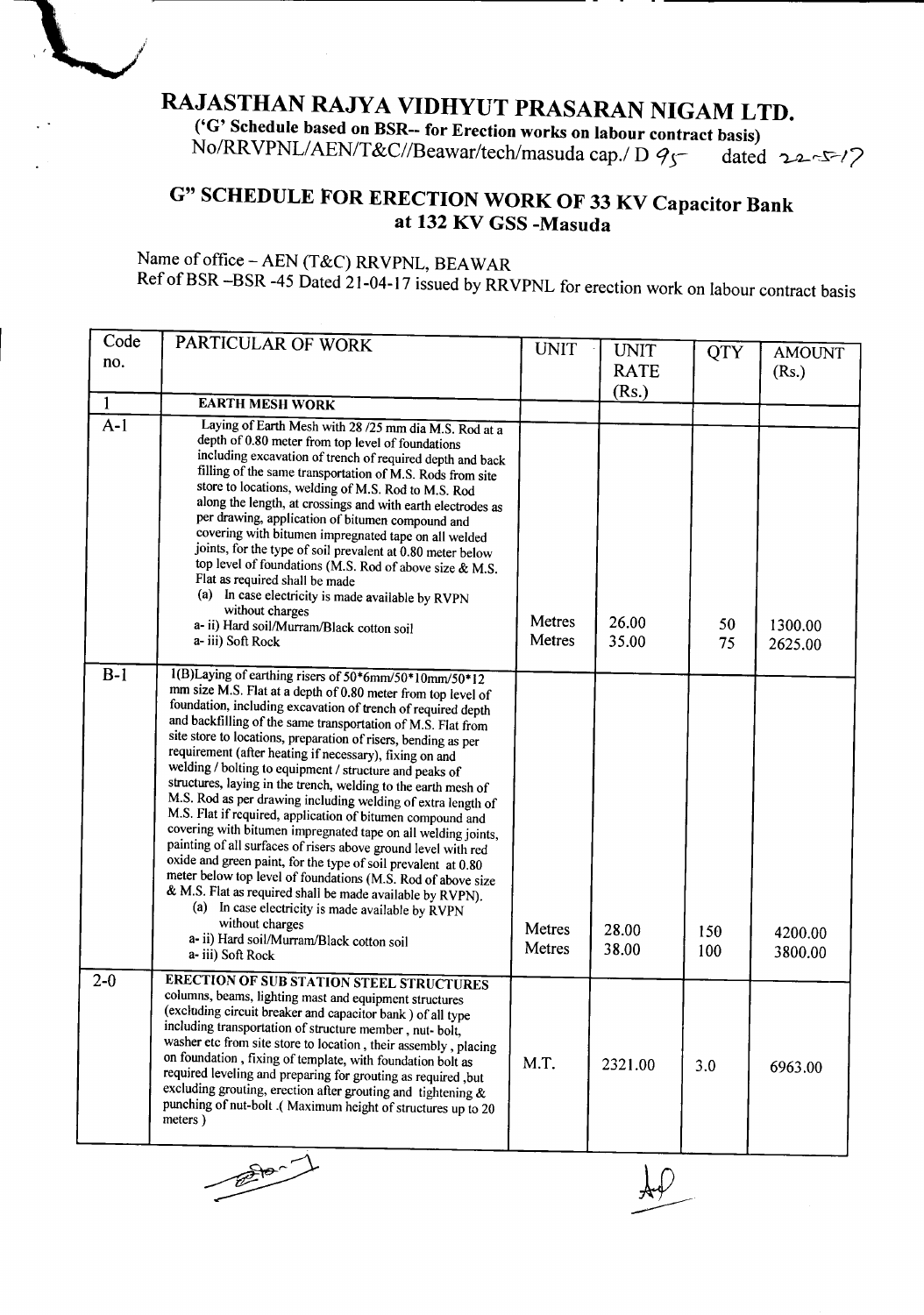| 3              | <b>BUS-BAR WORK</b>                                                                                                             |         |          |    |          |
|----------------|---------------------------------------------------------------------------------------------------------------------------------|---------|----------|----|----------|
| $\mathbf{A}$   | STRINGING OF 220 KV, 132 KV, 33KV&11KV Bus-Bar                                                                                  |         |          |    |          |
|                | of ACSR & Tarantulla conductor, including transportation                                                                        |         |          |    |          |
|                | of conductor , disc insulators and tension hard ware from site                                                                  |         |          |    |          |
|                | store to location, laying and cutting required length of                                                                        |         |          |    |          |
|                | conductor .Cleaning and assembly of disc insulator as                                                                           |         |          |    |          |
|                | required along with fitting of bolted type or compression type                                                                  |         |          |    |          |
|                | tension hardware as made available (compression machine<br>shall be provided by RVPN on rent free basis). Making up             |         |          |    |          |
|                | one end, stringing of conductors between the beams with                                                                         |         |          |    |          |
|                | specified sag and tension, also equalizing sag and fitting                                                                      |         |          |    |          |
|                | spacer and T-clamps for twin conductor, for three phase of                                                                      | section | 1165.00  | 01 | 1165.00  |
|                | conductor in each bus-section                                                                                                   |         |          |    |          |
|                | A-(i) Single ACSR Panther conductor                                                                                             |         |          |    |          |
| B              | <b>JUMPERS</b> of ACSR and Tarantulla conductor (3nos Y-type)                                                                   |         |          |    |          |
|                | between bus to equipment or between equipment to                                                                                |         |          |    |          |
|                | equipment or between bus to bus including transportation of                                                                     |         |          |    |          |
|                | conductor, disc insulator and hardware from site store to                                                                       |         |          |    |          |
|                | location , cleaning and assembly of disc insulator as required                                                                  |         |          |    |          |
|                | along with fitting of suspension hard ware and erection as                                                                      |         |          |    |          |
|                | required, cutting required length of conductor, making                                                                          |         |          |    |          |
|                | connection, fixing of spacer & Spacers T-clamps as required,                                                                    |         |          |    |          |
|                | tightening of clamp / connectors, dressing etc for three phases.<br>(i) Single ACSR Zebra / Panther conductor                   |         |          |    |          |
|                |                                                                                                                                 | Set     | 333.00   |    |          |
| 5              | <b>ERECTION OF SUB-STATION EQUIPMENTS</b>                                                                                       |         |          | 12 | 3996.00  |
| $\bf{B}$       | Erection of current Transformer /Potential Transformer                                                                          |         |          |    |          |
|                | /Capacitive voltage Transformer /Series Reactor /Residual                                                                       |         |          |    |          |
|                | Voltage Transformer /Neutral Current Transformer with                                                                           |         |          |    |          |
|                | clamps &connectors on already erected steel structure                                                                           |         |          |    |          |
|                | including transportation from site store to locations                                                                           |         |          |    |          |
|                | Fabrications of base frame , fixing of terminal connectors                                                                      |         |          |    |          |
|                | , tightening of nuts & bolts & bolts etc., complete in all                                                                      |         |          |    |          |
|                | respects.                                                                                                                       |         |          |    |          |
|                | iii) 33 KV CT/PT                                                                                                                | Nos.    | 532.00   | 03 | 1596.00  |
| D              | Erection of isolator on already erected steel structure                                                                         |         |          |    |          |
|                | including transportation of base frame P.I. "s. contacts.                                                                       |         |          |    |          |
|                | Mechanism box, clamps & connectors etc. from site store to                                                                      |         |          |    |          |
|                | locations . Minor fabrication as required and fixing of                                                                         |         |          |    |          |
|                | terminal connectors etc., adjustment /alignment of isolator and<br>its earth blade, If provided, for their smooth operation and |         |          |    |          |
|                | final adjustment if required after jumpring.                                                                                    |         |          |    |          |
|                | (iii) (a) 33 KV Without Earth Blade                                                                                             |         |          |    |          |
|                | (iii) (b)33 KV with single Earth Blade                                                                                          | Nos.    | 916.00   | 01 | 916.00   |
|                |                                                                                                                                 | Nos.    | 1364.0   | 02 | 2728.00  |
| $\mathbf F$    | Erection of 2x33 KV or 2x11KV Capacitor Bank, with series                                                                       |         |          |    |          |
|                | Reactor & Residual Voltage Transformer/ Netural Current                                                                         |         |          |    |          |
|                | transformer, including transportation of equipment, structure                                                                   |         |          |    |          |
|                | members, nuts & bolts, washers, clamps& connector etc. from                                                                     |         |          |    |          |
|                | site store to location, assembly of structure, their placing on                                                                 |         |          |    |          |
|                | foundation, leveling and preparing for grouting as required                                                                     |         |          |    |          |
|                | ,but excluding grouting, assembly of capacitor bank cells on                                                                    |         |          |    |          |
|                | frames as required & their connections as per manufacture's<br>drawing fixing of terminals connectors, etc.                     | Each    | 18466.00 | 01 | 18466.00 |
| 6              | Erection of Control & Relay Panels complete in all respect                                                                      |         |          |    |          |
|                | including transportation from site store to control room                                                                        |         |          |    |          |
|                | ,placing on foundation / cable trench as per lay out,                                                                           |         |          |    |          |
|                | interconnection between control & relay panels and with                                                                         |         |          |    |          |
|                | existing panel, fixing of side / top covers and doors, earthing                                                                 |         |          |    |          |
|                | to existing earth strip in control room, connection of bus                                                                      |         |          |    |          |
|                | wiring to existing panels and between control and relay panel,                                                                  |         |          |    |          |
|                | as required.                                                                                                                    |         |          |    |          |
|                | (iii) Simplex Panel                                                                                                             | Nos.    | 632.00   | 01 | 632.00   |
| $\overline{7}$ | Erection of Marshaling Kiosk / Line matching Unit (LMU)                                                                         |         |          |    |          |
|                | / Line matching & Distribution unit (LMDU) complete in                                                                          |         |          |    |          |
|                | all respect including transportation from site store to location,                                                               |         |          |    |          |
|                | placing on foundation / cable trench as per layout, preparing                                                                   |         |          |    |          |
|                | for grouting of foundation bolt but excluding grouting etc                                                                      |         |          |    |          |

 $\begin{picture}(20,20) \put(0,0){\vector(1,0){10}} \put(15,0){\vector(1,0){10}} \put(15,0){\vector(1,0){10}} \put(15,0){\vector(1,0){10}} \put(15,0){\vector(1,0){10}} \put(15,0){\vector(1,0){10}} \put(15,0){\vector(1,0){10}} \put(15,0){\vector(1,0){10}} \put(15,0){\vector(1,0){10}} \put(15,0){\vector(1,0){10}} \put(15,0){\vector(1,0){10}} \put(15,0){\vector(1$ 

 $\frac{1}{2}$